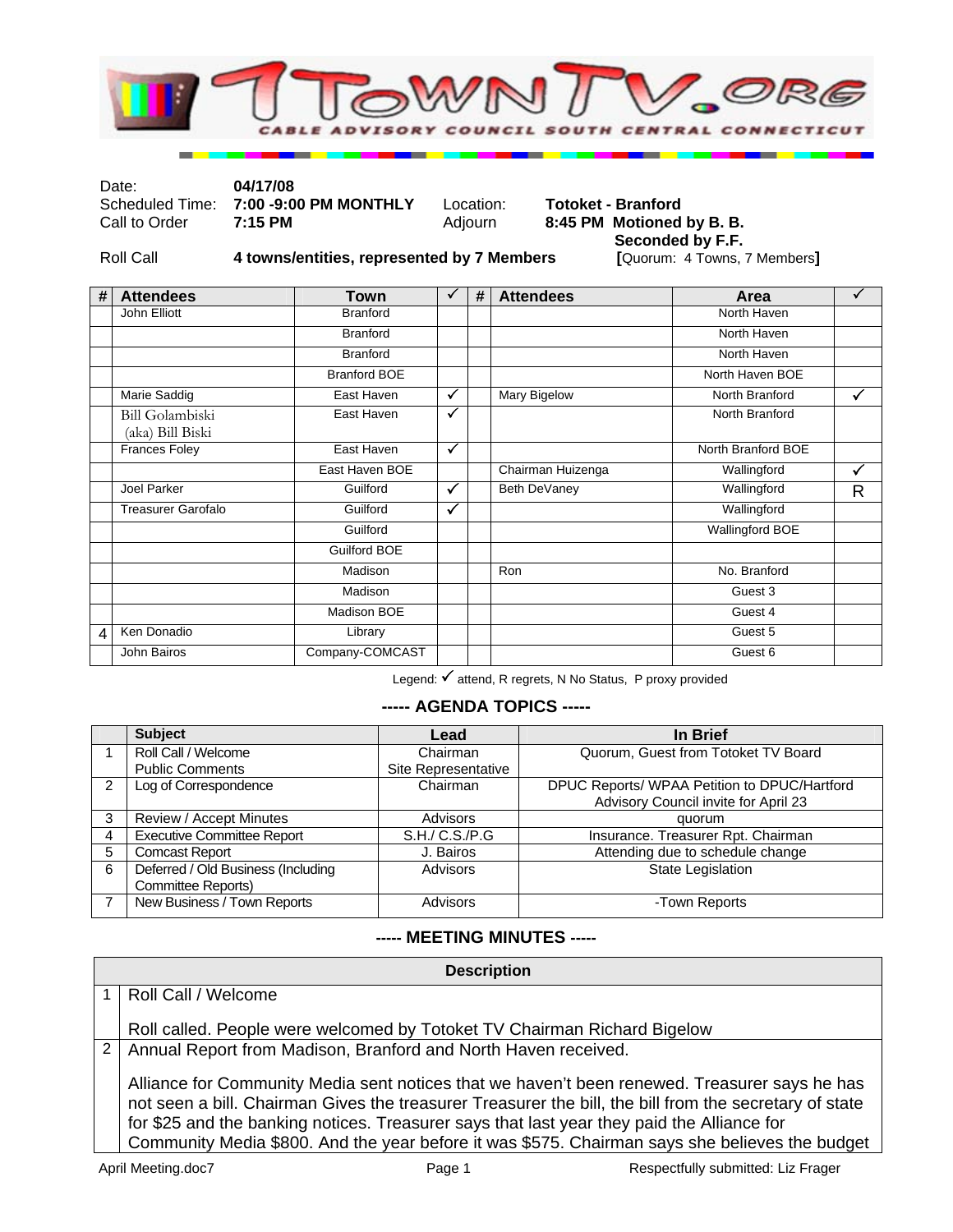

|                         | is around \$1,000. Treasurer says he thinks that is right. Treasurer brings up question about a<br>1200 dollar payment to Alliance – he believes it might have been for the conference and Chairman<br>agrees because she did not remember paying this years membership and would have had<br>different receipts if she had done so. Chairman asks if Alliance should be paid at the budgeted<br>amount. Treasurer championed paying only the 500 dollar amount. Chairman explains the benefits<br>of paying the minimum of 800 dollars to Alliance. In terms of member services you aren't gaining<br>anymore but you are supporting the Alliance itself and what it does for the community. Marie<br>(ETV) speaks up for paying them for budgeted amount because we need a uniting group to<br>represent Community Access and they only survive on support from groups like us. Marie (ETV)<br>motioned to pay the budgeted amount of \$1150 which is double the basic affiliate membership.<br>Frances seconded the motion. All were in favor without any objection of abstention. |
|-------------------------|---------------------------------------------------------------------------------------------------------------------------------------------------------------------------------------------------------------------------------------------------------------------------------------------------------------------------------------------------------------------------------------------------------------------------------------------------------------------------------------------------------------------------------------------------------------------------------------------------------------------------------------------------------------------------------------------------------------------------------------------------------------------------------------------------------------------------------------------------------------------------------------------------------------------------------------------------------------------------------------------------------------------------------------------------------------------------------------|
|                         | Treasurer's report. Total projected surplus after expenses - 17,800 dollars give or take. Chairman<br>notes that it doesn't include revenue from billing the local pegs for Insurance. ETV new address.<br>They just relocated to 400 Coe Avenue mailing address is the po box 120363 east haven ct<br>06512. (in process of moving still) 7TownTV web updates needed for this and new advisor info.                                                                                                                                                                                                                                                                                                                                                                                                                                                                                                                                                                                                                                                                                  |
|                         | Chairman brings up correspondence to which CACSCC was copied. It was WPAA Petition to<br>DPUC. She describes how the 41 south main street acquisition situation was responded to by the<br>Mayor indicating that the lack of dividing PEG funds 3 way in Wallingford was a 'gift' from Town to<br>WPAA. Recording Sect'y reads WPAA Petition to the Advisors as copies were not available.                                                                                                                                                                                                                                                                                                                                                                                                                                                                                                                                                                                                                                                                                            |
|                         | ETV representatives explain that with many changes in administrations ETV Board has decided to<br>pay staff to tape meetings to safeguard the content. Chairman Huizenga explained the PEG<br>group is not intended to be producer of content and the town should be underwriting this cost.                                                                                                                                                                                                                                                                                                                                                                                                                                                                                                                                                                                                                                                                                                                                                                                          |
|                         | Discussion: WPAA request for an Advisory Ruling references why this did not get referred to<br>CACSCC and it was agreed that CACSCC would have had to refer it on to DPUC given that<br>CACSCC position was already represented by the Chairman. It was also agreed that a ruling on<br>this would hopefully clarify several questions<br>ETV reports that they have paid staff to video tape town meetings. Chairman explains that they<br>should not have to pay for this. Marie discusses the difficulty of dealing with different political<br>administrations and the benefits of staying apolitical.                                                                                                                                                                                                                                                                                                                                                                                                                                                                            |
| 3                       | Add Frances to the name minute template and correct March Minute. She had attended. that was<br>corrected) Accepting the minutes for the march meeting - Motion by Frances Second by Marie                                                                                                                                                                                                                                                                                                                                                                                                                                                                                                                                                                                                                                                                                                                                                                                                                                                                                            |
| $\overline{\mathbf{4}}$ | Accepted Treasurer's Report as submitted.<br>Reviewed that Recording Sect'Y would be leaving country in June and would need to be replaced.<br>Approved follow-up with Freddie Barboza of Wallingford for the position.                                                                                                                                                                                                                                                                                                                                                                                                                                                                                                                                                                                                                                                                                                                                                                                                                                                               |
| $\overline{5}$          | No Comcast report. Meeting date change impacted Comcast opportunity to attend.                                                                                                                                                                                                                                                                                                                                                                                                                                                                                                                                                                                                                                                                                                                                                                                                                                                                                                                                                                                                        |
| $\overline{6}$          | HB5814 Updates. Chairman reminds there will be a meeting on April 23 <sup>rd</sup> in East Hartford about<br>HB 5814. Sponsored by Hartford Council. \$20 reimbursable expense if you attend.                                                                                                                                                                                                                                                                                                                                                                                                                                                                                                                                                                                                                                                                                                                                                                                                                                                                                         |
|                         | Chairman begins to discuss HB 5814 - they have not made the u-verse amendments suggested<br>by a group of PEG representatives. This bill started by CACSCC identifying a limit on guaranteed<br>Channel capacity in October. In raising this to PEG and eventually Energy Tech Committee we<br>were advised that a legislative fix would be pursued. (Initially Chairman was advised that I was<br>wrong by AGTAG and Rep. Fontana.)                                                                                                                                                                                                                                                                                                                                                                                                                                                                                                                                                                                                                                                  |
|                         | Marie describes the "can't find the public access channel" problem with U-verse Technology. Main                                                                                                                                                                                                                                                                                                                                                                                                                                                                                                                                                                                                                                                                                                                                                                                                                                                                                                                                                                                      |